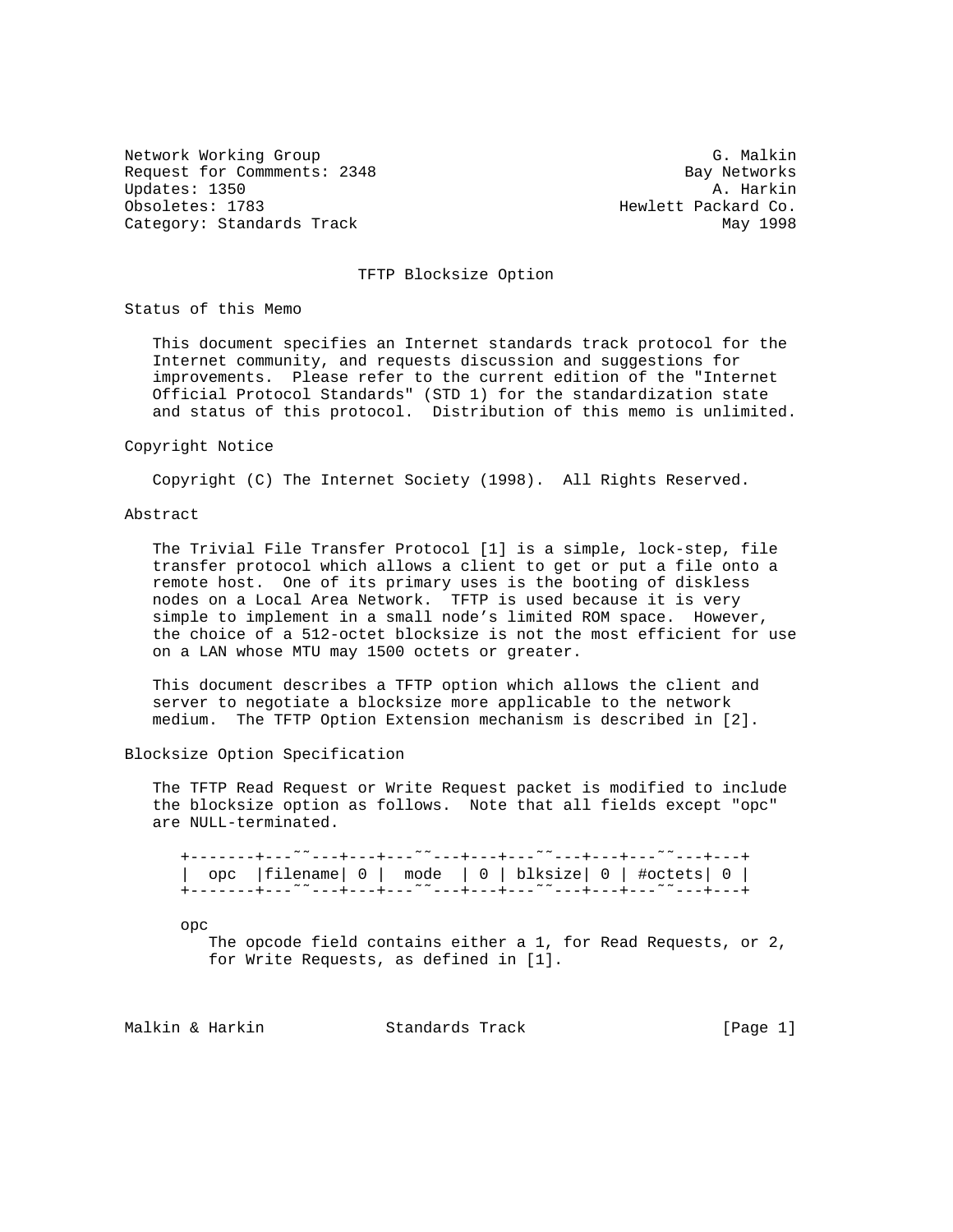filename The name of the file to be read or written, as defined in [1]. mode

 The mode of the file transfer: "netascii", "octet", or "mail", as defined in [1].

blksize

The Blocksize option, "blksize" (case in-sensitive).

#octets

 The number of octets in a block, specified in ASCII. Valid values range between "8" and "65464" octets, inclusive. The blocksize refers to the number of data octets; it does not include the four octets of TFTP header.

For example:

| 1   foobar   0   octet   0   blksize   0   1428   0 |  |  |  |  |
|-----------------------------------------------------|--|--|--|--|
|                                                     |  |  |  |  |

 is a Read Request, for the file named "foobar", in octet (binary) transfer mode, with a block size of 1428 octets (Ethernet MTU, less the TFTP, UDP and IP header lengths).

 If the server is willing to accept the blocksize option, it sends an Option Acknowledgment (OACK) to the client. The specified value must be less than or equal to the value specified by the client. The client must then either use the size specified in the OACK, or send an ERROR packet, with error code 8, to terminate the transfer.

 The rules for determining the final packet are unchanged from [1]. The reception of a data packet with a data length less than the negotiated blocksize is the final packet. If the blocksize is greater than the amount of data to be transfered, the first packet is the final packet. If the amount of data to be transfered is an integral multiple of the blocksize, an extra data packet containing no data is sent to end the transfer.

Proof of Concept

 Performance tests were run on the prototype implementation using a variety of block sizes. The tests were run on a lightly loaded Ethernet, between two HP-UX 9000, in "octet" mode, on 2.25MB files. The average (5x) transfer times for paths with (g-time) and without (n-time) a intermediate gateway are graphed as follows:

Malkin & Harkin Standards Track [Page 2]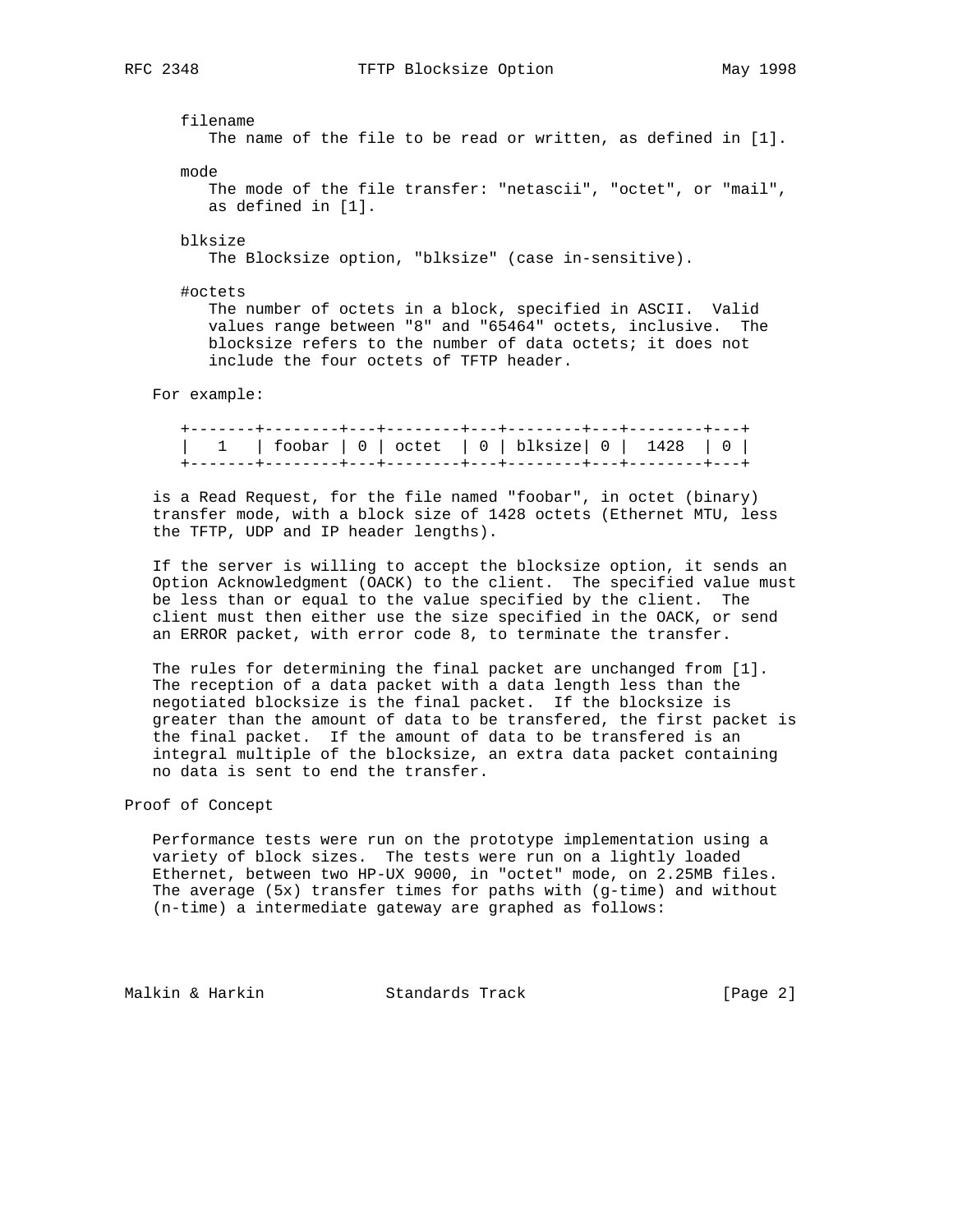

 The comparisons between transfer times (without a gateway) between the standard 512-octet blocksize and the negotiated blocksizes are:

| 1024 | 2x   | $-32$   |
|------|------|---------|
| 1428 | 2.8x | $-42$   |
| 2048 | 4x   | $-54%$  |
| 4096 | 8x   | $-71$ % |
| 8192 | 16x  | $-80$ % |
|      |      |         |

Malkin & Harkin Standards Track [Page 3]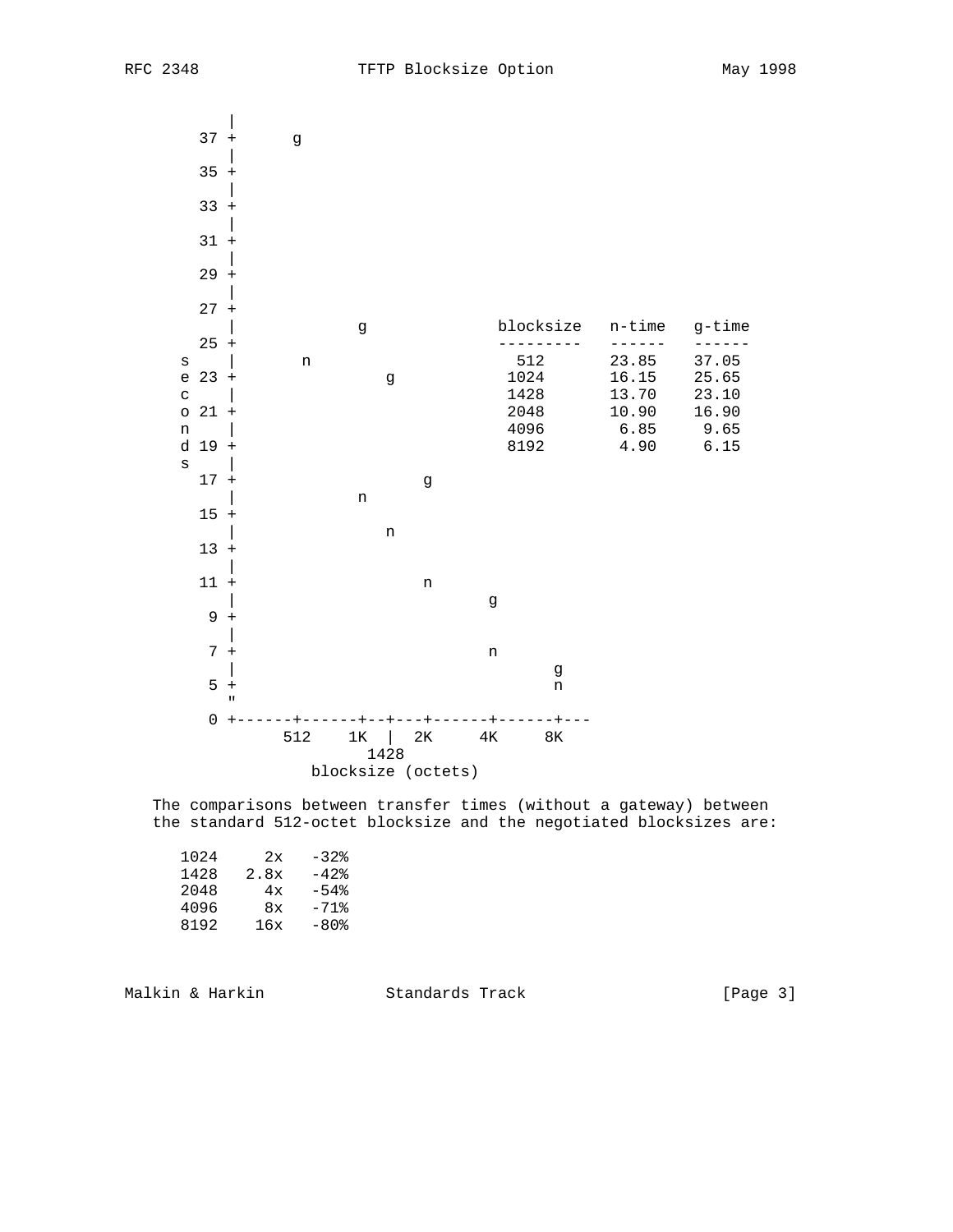As was anticipated, the transfer time decreases with an increase in blocksize. The reason for the reduction in time is the reduction in the number of packets sent. For example, by increasing the blocksize from 512 octets to 1024 octets, not only are the number of data packets halved, but the number of acknowledgement packets is also halved (along with the number of times the data transmitter must wait for an ACK). A secondary effect is the efficiency gained by reducing the per-packet framing and processing overhead.

 Of course, if the blocksize exceeds the path MTU, IP fragmentation and reassembly will begin to add more overhead. This will be more noticable the greater the number of gateways in the path.

Security Considerations

 The basic TFTP protocol has no security mechanism. This is why it has no rename, delete, or file overwrite capabilities. This document does not add any security to TFTP; however, the specified extensions do not add any additional security risks.

References

- [1] Sollins, K., "The TFTP Protocol (Revision 2)", STD 33, RFC 1350, October 1992.
- [2] Malkin, G., and A. Harkin, "TFTP Option Extension", RFC 2347, May 1998.

Authors' Addresses

 Gary Scott Malkin Bay Networks 8 Federal Street Billerica, MA 10821

 Phone: (978) 916-4237 EMail: gmalkin@baynetworks.com

 Art Harkin Networked Computing Division Hewlett-Packard Company 19420 Homestead Road MS 43LN Cupertino, CA 95014

 Phone: (408) 447-3755 EMail: ash@cup.hp.com

Malkin & Harkin Standards Track [Page 4]